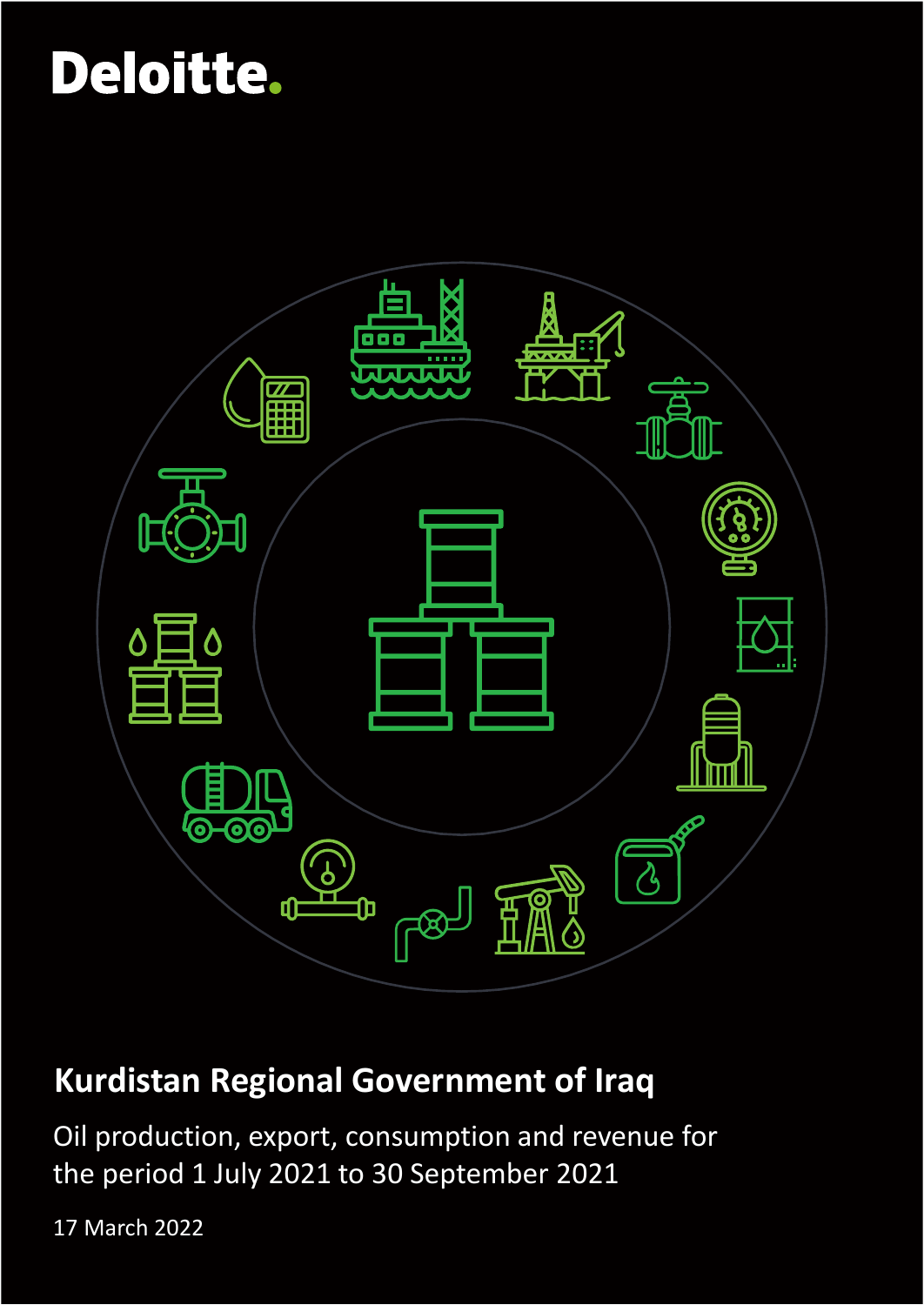#### 17 March 2022

Regional Council for Oil and Gas Affairs

Kurdistan Regional Government

Kurdistan Region, Iraq

#### **Review of the Kurdistan Regional Government of Iraq's oil production, export, consumption and revenue for the period 1 July 2021 to 30 September 2021**

- We were appointed by the Regional Council for Oil and Gas Affairs ("RCOG") of the Kurdistan Regional Government ("KRG") to review oil production, export, consumption and revenue for 2021, as well as prior years 2014 to 2020. 1.1
- We have completed our review of the schedule of oil export, consumption and revenue for the period 1 July 2021 to 30 September 2021 ("Q3 2021"), attached as Schedule 1 to this report. We have previously reviewed and reported on the schedule of oil export, consumption and revenue for the period 1 January 2017 to 30 June 2021. 1.2
- Our procedures involved reviewing export and sales records; undertaking site visits; making inquiries of oil producers; reviewing production metering records; and undertaking other procedures as required. 1.3
- We report our findings below: 1.4
	- Oil export and consumption We did not identify any misstatements in the 1 July 2021 to 30 September 2021 oil export and consumption data. 1.4.1
	- Oil sales We did not identify any misstatements in the 1 July 2021 to 30 September 2021 1.4.2 oil sales data and the net amount received in the period by the KRG.
- This report is limited to the data contained in Schedule 1 and does not extend to any further information that may have been produced or published by the KRG. 1.5
- We used sampling and other techniques to the extent we considered necessary to verify the data in Schedule 1. Our review was dependent on documentation provided by all stakeholders (oil producers, refineries, oil traders, the pipeline operator, and the KRG's Ministry of Natural Resources), and the accuracy and completeness thereof. 1.6
- This report has been prepared for RCOG. Deloitte accepts no responsibility or liability to any third parties for any opinions expressed or any inaccuracy, omission or error regarding any information contained within this report. No party, other than the RCOG, is entitled to rely on this report for any purpose whatsoever. 1.7
- This report and Schedule 1 have also been published in the Arabic and Kurdish languages. In the event of any discrepancies between these documents, the English version is definitive. 1.8

Yours faithfully,

N. Clay.

Neil Hargreaves Deloitte Professional Services (DIFC) Limited

20 tanlos.

Robert O'Hanlon Deloitte & Touche (M.E.)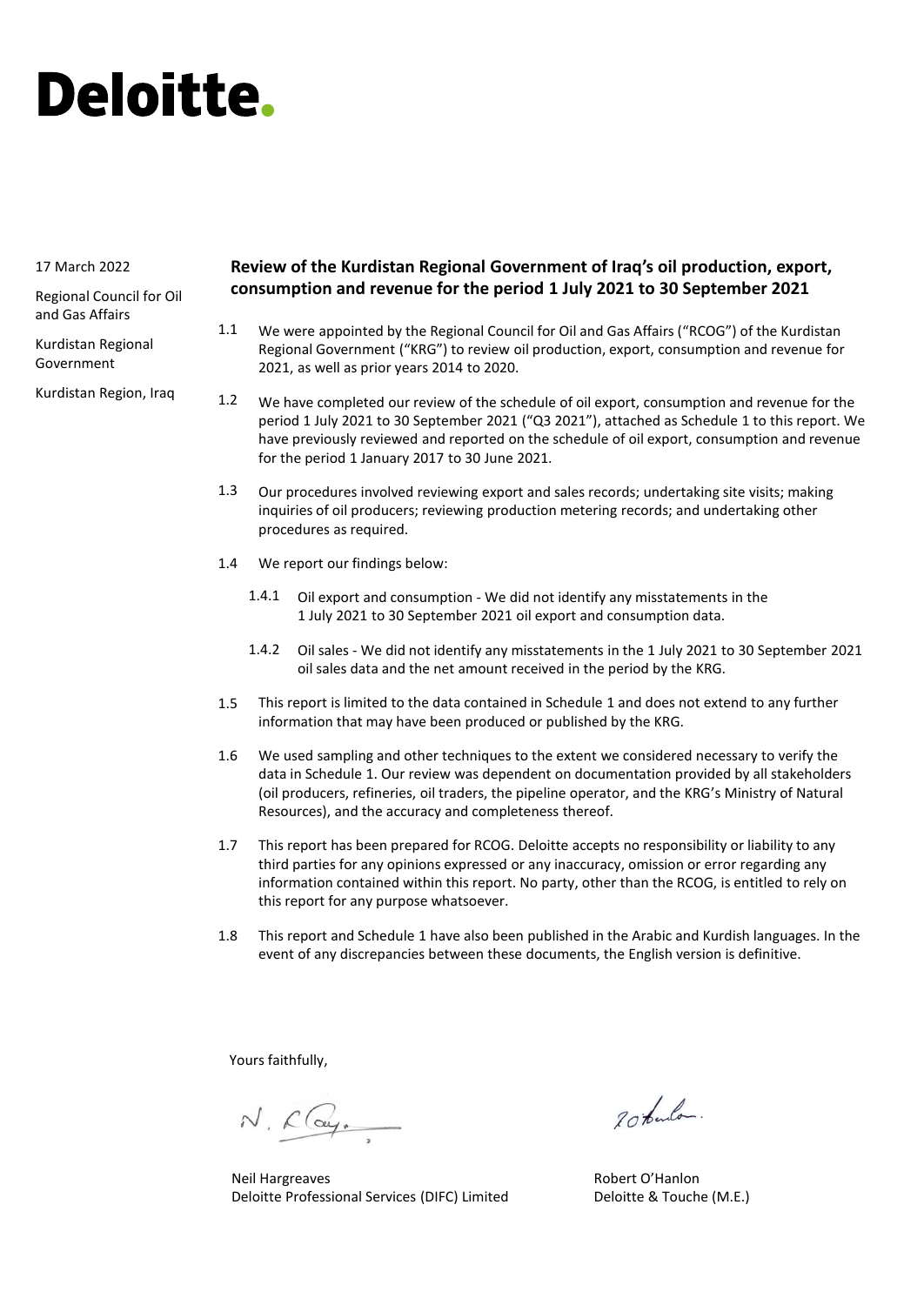## SCHEDULE 1

## Oil production, export, consumption and revenue

### **1 July 2021 to 30 September 2021**

| ڊ7)<br><b>Oil Exports and Consumption</b>                 | <b>Period Total</b> |
|-----------------------------------------------------------|---------------------|
| Piped export of crude oil (Note 2 and Note 3)             | 37,641,238 bbls     |
| Crude oil delivered for MNR refining, net of HFO (Note 2) | 2,351,751 bbls      |
| Sales to refineries                                       | 217,194 bbls        |
| Local sales (Note 4)                                      | 505,618 bbls        |
| Total exported & consumed (Note 5)                        | 40,715,801 bbls     |

| <b>Pipeline Export Sales Analysis</b>                                                                         | <b>Period Total</b> |
|---------------------------------------------------------------------------------------------------------------|---------------------|
| Net oil lifted by the buyers (net quantity after inventory movement and removal of<br>water content) (Note 6) | 38,075,291 bbls     |
| Gross value of crude oil sold                                                                                 | 2,393,733,513 USD   |
| Average price per barrel achieved for oil sold (Note 7)                                                       | 62.868 USD/bbl      |

| Net oil (crude and condensate) lifted by the buyers (net quantity after removal of<br>water content and evaporation losses during transportation) | 722,812 bbls   |
|---------------------------------------------------------------------------------------------------------------------------------------------------|----------------|
| Gross value of crude and condensate sold                                                                                                          | 36,028,560 USD |
| Average price per barrel achieved for oil sold                                                                                                    | 49.845 USD/bbl |

| <b>Financial Flows</b><br><b>and</b>                                                         | <b>Period Total</b>  |
|----------------------------------------------------------------------------------------------|----------------------|
| Gross value of crude oil and condensate sold (Piped exports and local sales)                 | 2,429,762,073 USD    |
| Net movement in buyer account balances (Note 8)                                              | (182,362,542) USD    |
| Interest and other charges (Note 9)                                                          | $(53, 742, 963)$ USD |
| Payments made to oil producers (Note 10)                                                     | (716,814,879) USD    |
| Tariff payments to Turkish Energy Company (TEC)                                              | (99,923,207) USD     |
| Payments made to Kurdistan Pipeline Company (KPC) under the pipeline<br>concession agreement | (218,606,905) USD    |
| Payments made to other parties by the KRG (Note 11)                                          | $(25,043,659)$ USD   |
| Net cash balance received by the KRG for sales and related activities                        | 1,133,267,918 USD    |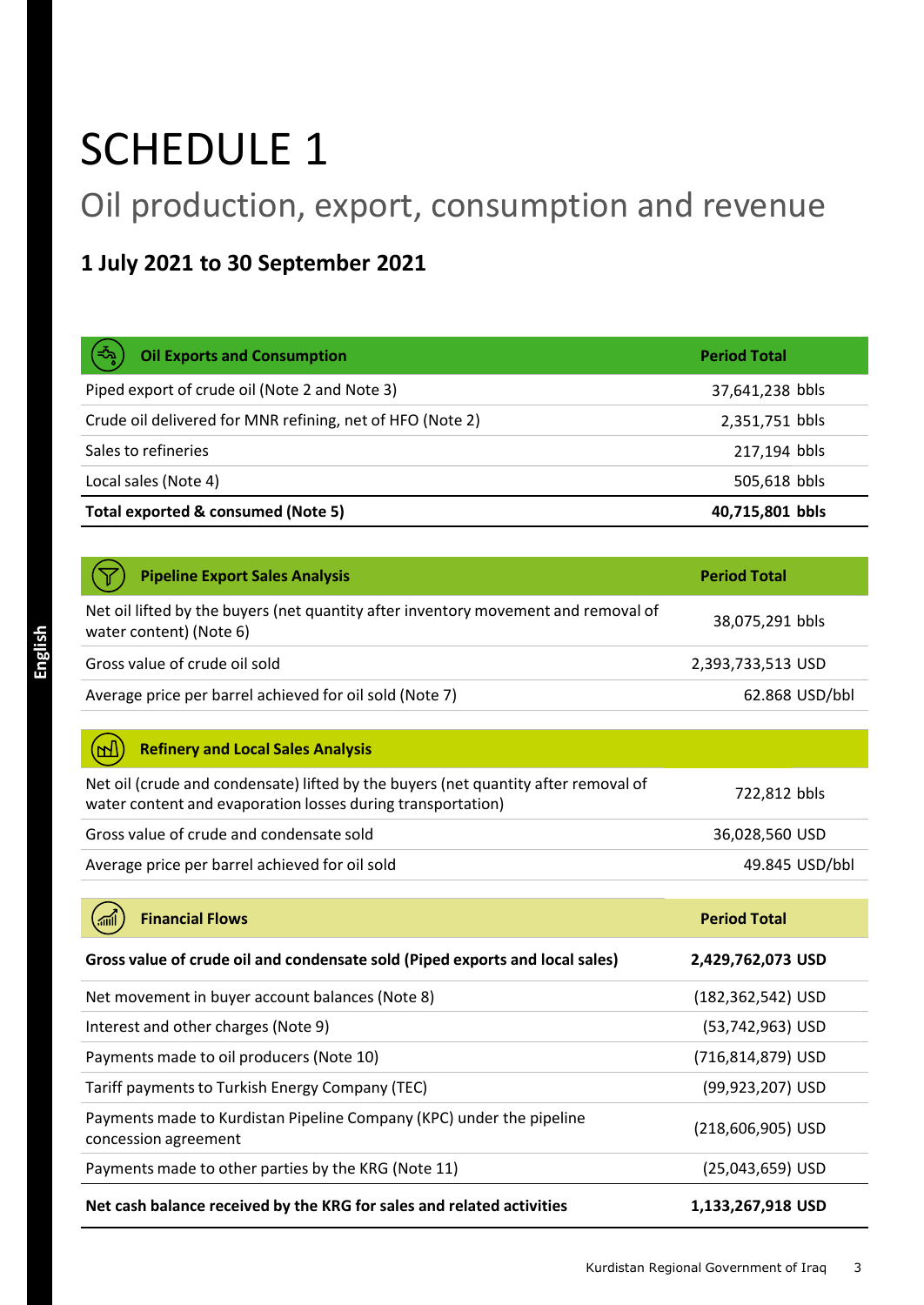## NOTES TO SCHEDULE 1 Oil production, export, consumption and revenue

### **1 July 2021 to 30 September 2021**

#### **Note 1**

All figures in Schedule 1 for the period 1 July 2021 to 30 September 2021 oil production, export, consumption and revenue data are based on the records provided by stakeholders to the KRG. The KRG pipeline has also been used to export North Oil Company (NOC) crude oil during the period. This oil is not included in Schedule 1.

#### **Note 2**

Piped export of crude oil includes 7,215 bbls of refined heavy fuel oil surplus to internal consumption during the period.

| Note 3                                         |            |      |
|------------------------------------------------|------------|------|
| Gross crude oil lifted by the buyers           | 38,151,825 | bbls |
| Increase (decrease) in storage at oil terminal | (510, 587) | bbls |
| Piped export of crude oil                      | 37,641,238 | bbls |
|                                                |            |      |

#### **Note 4**

Local sales include 232,570 bbls of condensate which were lifted and in transit at the end of the previous period and are recorded as part of local sales in the current period.

#### **Note 5**

Total oil exported and consumed represents the production from KRG-operated fields, after taking account of the following:

- i. The change in the quantity of oil in the pipeline during the period;
- ii. Operational losses and volume differences during pipeline and trucking transportation due to repairs, metering calibration differences, evaporation during trucking condensate, etc.; and
- iii. Timing differences between pipeline inputs from NOC and the allocation of NOC oil at the export terminal.

#### **Note 6**

Gross piped exports are 38,151,825 bbls, whereas the net piped export sales are 38,075,291 bbls. The difference between the gross and net piped exports is due to the removal of contaminants such as water.

| Note 7           |                 |                                                                                                         |                 |
|------------------|-----------------|---------------------------------------------------------------------------------------------------------|-----------------|
|                  |                 | The net piped export barrels and average price per barrel achieved for oil sold by month is as follows: |                 |
| <b>July 2021</b> | August 2021     | September 2021                                                                                          | Q3 2021         |
| 13,058,810 bbls  | 11,141,791 bbls | 13,874,690 bbls                                                                                         | 38,075,291 bbls |
| 63.223 USD/bbl   | 60.095 USD/bbl  | 64.762 USD/bbl                                                                                          | 62.868 USD/bbl  |

#### **Note 8**

The net movement in buyer account balances during the period was a decrease of USD 182,362,542. The resulting total balance owing from the KRG to buyers at the end of the period was USD 3,748,545,586. Part of this balance includes amounts advanced in Euro that are to be repaid in Euro at the prevailing exchange rate at the time of settlement, therefore the final repayment amount may differ from the current period balance stated in this note. Claims from the buyers that are pending MNR approval are not included in this balance. The total balance owing from the KRG to the buyers does not include an additional Euro 310,000,000 reclassified as oil prepayments in a prior period, but not yet released to the KRG.

#### **Note 9**

Interest and other charges of USD 53,742,963 is made up of the following:

- i. USD 40,103,683 in interest charges;
- ii. USD 12,133,047 for transportation costs from a field to the pipeline;
- iii. USD 789,287 in crude oil testing and inspection costs paid by the KRG;
- iv. USD 549,856 in demurrage claims against prior period shipments approved in the current period; and
- v. USD 167,090 in off spec claims against prior period shipments that were approved in the current period.

#### **Note 10**

Payments made to oil producers include USD 174,207,076 for settlement of unpaid amounts from prior years.

#### **Note 11**

Payments made to other parties of USD 25,043,659 is made up of the following:

- i. USD 15,105,076 for fuel purchased for the Ministry of Electricity;
- ii. USD 9,545,957 for refinery processing fees; and
- iii. USD 392,626 for legal and professional services provided to the KRG.

#### **Note 12**

At the end of Q3 2021, USD 294 million and Euro 310 million of KRG oil revenues remain held in bank accounts in Lebanon. Banks in Lebanon continue to restrict the movement of foreign currency outside the country.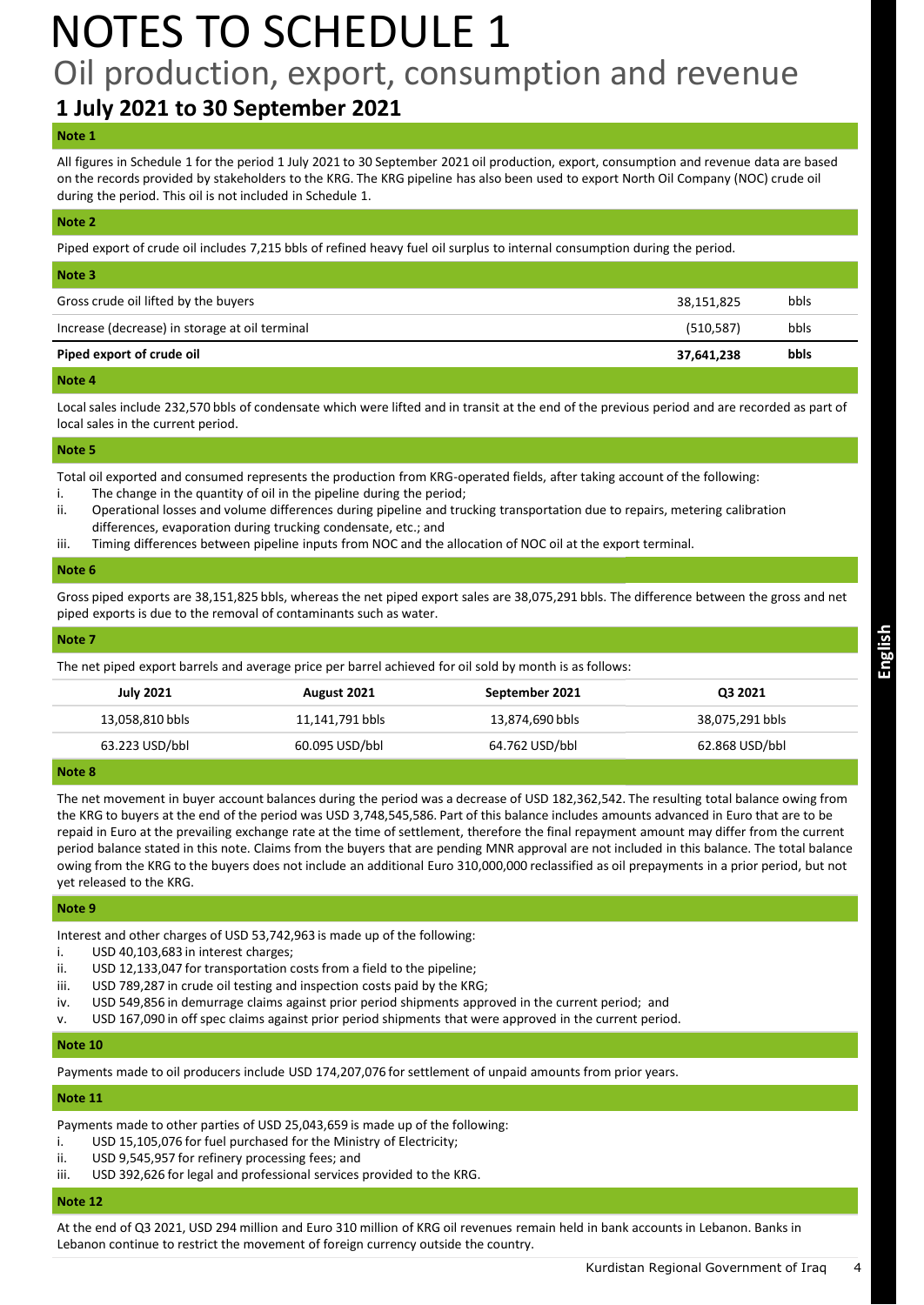### **KURDISH TRANSLATION**

**وەرگێڕانى كوردی** 

۱٧ی ئازاری ۲۰۲۲ ئەنجومەنی هەرێمی بۆ کاروباری نەوت و گاز لە هەرێمی کوردستان حکومەتی هەرێمی کوردستان هەرێمی کوردستان-عێراق **وردبینیی بەرهەمهێنان، هەناردەکردن، بەکاربردن و داهاتی نەوتی حکومەتی هەرێمی کوردستان، لە ماوەی نێوان ۱ى تەمموزی ٢٠٢۱ تا ۳٠ى ئەیلولی ٢٠٢۱** ۱.۱ ئێمە لەالیەن ئەنجومەنی هەرێمی بۆ كاروبارى نەوت و گازی هەرێمی کوردستانەوە دەستنیشانکراین بۆ ئەنجامدانی وردبینی لە خشتەی بەرهەمهێنان، هەناردەکردن، بەکاربردن و داهاتی نەوت بۆ ساڵی ۲۰۲۱ و هەروەها بۆ ساڵەكانی پێشووتری ۲۰۱٤ تا .۲۰۲۰ ۲.۱ ئێمە وردبینیمان تەواوكرد بۆ خشتەی هەناردەکردن، بەکاربردن و داهاتی نەوت لە ماوەی نێوان ۱ى تەمموزی ۲۰۲۱ تا ٣۰ی ئەیلولی ۲۰۲۱ )چارەكی سێیەمی ۲۰۲۱(، بەپێى خشتەی )۱( كە هاوپێچی ئەم راپۆرتە کراوە. پێشتر وردبینیمان تەواوكرد بۆ خشتەی هەناردەكردن، بەكاربردن و داهاتی نەوت لە ماوەی نێوان ۱ى کانونی دووەمی ۲۰۱٧ تا ٣۰ى حوزەیرانی ،۲۰۲۱ و ڕاپۆرتیشمان دەربارەی پێشکەش کرد. ٣.۱ ڕێکارەکانی ئێمە بۆ ئەم ڕاپۆرتە پێکهاتبوون لە وردبینیکردنی هەناردەکردن و تۆماری فرۆشتنەکان، ئەنجامدانی سەردانی مەیدانی پێویست، وردبینیکردنی تۆمارەکانی پێوانەی بەرهەمهێنان، داواكردنى زانیارى لە کۆمپانیاکانی نەوت، هەروەها گرتنەبەری ڕێکاری دیكەى پێویست. ٤.۱ ئەمانەی خوارەوە ئەنجامەکانی وردبینییەکەی ئێمەن: ۱.٤.۱ بۆ هەناردەکردن و بەکاربردنی نەوت -هیچ بەیانێکی نادروستمان بەدینەکرد لە زانیارییەکانی هەناردەکردن و بەکاربردنی نەوت لە ماوەی نێوان ۱ى تەمموزی ۲۰۲۱ تا ٣۰ی ئەیلولی .۲۰۲۱ ۲.٤.۱ بۆ فرۆشتنی نەوت -هیچ بەیانێکی نادروستمان بەدینەکرد لە زانیارییەکانی فرۆشتنی نەوت و کۆی بڕی پارەی وەرگیراوی مانگانە لە ماوەی نێوان ۱ى تەمموزی ۲۰۲۱ تا ٣۰ی ئەیلولی .۲۰۲۱ 5.۱ ئەم ڕاپۆرتە سنووردارە بۆ زانیارییەکانی ناو خشتەی )۱( و هیچ زانیارییەکی دیکە ناگرێتەوە کە لەالیەن حکومەتی ھەرێمی کوردستانـەوە ئامادەکراون یان بلاوکراونـەتـەوە. بـەرھەممهێنان لـه کێلگە جیاوازەکان، بـابـەتن بۆ ڕێکاری تری وردبینی و پشتڕاستکردنەوە، ئەو پرۆسەیەش ئێستا بەردەوامە. 6.۱ تەکنیکی وەرگرتنی نموونە )سامپڵ( و تەکنیکی دیکەمان بەکارهێناوە، تا ئەو جێگەیەی بە پێویستمان زانی بێت بۆ پشتر استکردنـەوەی زانـیارییـهکانـی خشتەی (۱)<sub>.</sub> وردبینـی ئێمه و دروستـی و تـەواوی زاننیارییبەکان پشت دەپەستێت بە بەڵگەنامەی پێشکەشکراو لەالیەن هەموو الیەنە پەیوەندیدارەکانەوە )بەرهەمهێنەرانی نەوت، پااڵوگەکان، بازرگانانی فرۆشى نەوت، بەکارخەری بۆری نەوت و وەزارەتی سامانە سروشتییەکانی حکومەتی هەرێمی کوردستان) لەسەر بنەمای دروستى و تەواويى زانيارييەكان. ٧.۱ ئەم ڕاپۆرتە ئامادەکراوە بۆ ئەنجومەنی هەرێمی بۆ كاروبارى نەوت و گازی هەرێمی کوردستان و )دیلۆیت(

- بەرپرسیار نییه له بۆچوون یان خستنەرووی هەر نادروستیی، کەموکوری یان هالمەیک له زانیارییەکانی ئەم<br>راپزرتەدا له بەرامبەر هەر لایەننکی سنیەم، و (دیلزیت) بەرپرسیاره له بەرامبەر ئەنجومەنی هەربمی بۆ كاروبارى نەوت و گازی هەرێمی کوردستان، و هیچ الیەنێک، جگە لە ئەنجومەنی هەرێمی بۆ كاروبارى نەوت و گازی هەرێمی کوردستان، مافی پشتبەستنی بەم ڕاپۆرتە نییە، بۆ هەر مەبەستێک بێت.
- 8.۱ ئەم ڕاپۆرتە و خشتەی )۱( بە زمانەکانی عەرەبی و ئینگلیزیش باڵوکراونەتەوە، ئەگەر هەر دژیەکییەک هەبوو لەنێوان دۆکۆمێنتەکان بە زمانە جیاوازەکان، دەقە ئینگلیزییەکە یەکالکەرەوەیە.

دڵسۆزتان

Robert O'Hanlon Deloitte & Touche (M.E.)

Neil Hargreaves Deloitte Professional Services (DIFC) Limited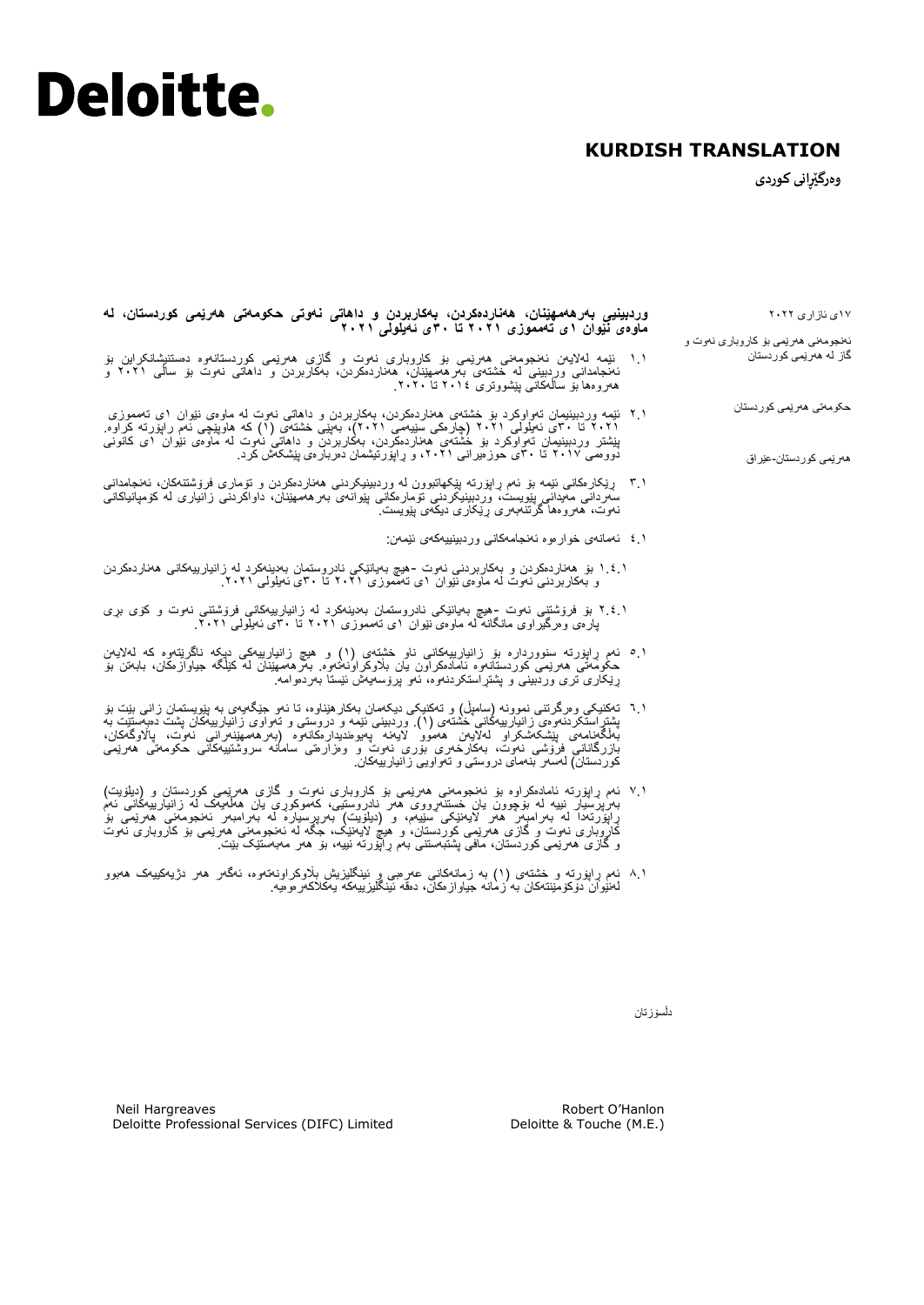## **خشتەی ژمارە ۱**

هەناردەکردن، بەکاربردن و داهاتەكانى نەوت

**وردبینی بەرهەمهێنان، هەناردەکردن، بەکاربردن و داهاتەكانی نەوتی حکومەتی هەرێمی کوردستان، لە ماوەی نێوان ۱ى تەمموزی ٢٠٢۱ تا ۳٠ی ئەیلولی ٢٠٢۱**

|                                          | كۆى گشتى لەو ماوەيەدا                                                                             | ( گِمْ ) هەناردەكردن و بەكاربردنى نەوت                                                                                                                                     |
|------------------------------------------|---------------------------------------------------------------------------------------------------|----------------------------------------------------------------------------------------------------------------------------------------------------------------------------|
| بەرمىل                                   | $\mathbf{r}\mathbf{v},\mathbf{t}$ is a set $\mathbf{r}\mathbf{v}$                                 | نهوتی خاوی ههناردهکراو به بۆری، بړوانه (نێبینی ۲) و (نێبینی ۳)                                                                                                             |
| بەرمىل                                   | 5,501,701                                                                                         | نەوتى خاوى ړادهستكراو بۆ پالاوتنى وەزارەتى سامانه سروشتىيەكان، سافيى نەوتى قورس، بړوانه (تێبينى ٢)                                                                         |
| بەرمىل                                   | $Y \cup Y, Y \in \Sigma$                                                                          | فرۆشتن بۆ پالاوگەكان                                                                                                                                                       |
| بەرمىل                                   | 0.0,11                                                                                            | فرۆشتنى ناوخۆ، بړوانه (تێيينى ٤)                                                                                                                                           |
| بەرمىل                                   | 5.7                                                                                               | كۆى ھەناردەكردن و بەكارېردن، بړوانە (تێبينى ٥)                                                                                                                             |
|                                          | کۆی گشتی لەو ماوەي <mark>ەد</mark> ا                                                              | شیکاری فرۆشتنی نەوتی خاوی ھەناردەكراو بە بۆرى $(\bigtriangledown)$                                                                                                         |
| بەرمىل                                   | $\mathsf{r}_{\lambda}, \mathsf{v}_{\circ}, \mathsf{r}_{\mathfrak{q}}$                             | سافی نەوتی خاوی گواستراوه بۆ كړياران (واته سافی بړهكه پاش گواستنەومكانی تۆماركراو<br>لەسەر نەوتی خەزنكراو لە كۆگاكاندا و لابردنی پێكهاتەی ئاو)، بړوانه (تێيينی ٦)          |
| دۆلارى ئەمرىكى                           | $r, r, r, r, r, \circ r$                                                                          | كۆي بەھاي نەوتى خاوي فرۆشراو                                                                                                                                               |
| بەرمىل/ \$                               | 11,11                                                                                             | تێکڕای نرخی بهدهستهاتوو بۆ یەك بەرمىل نەوتى فرۆشراو، بړوانه (نێبينی ٧)                                                                                                     |
|                                          | <mark>كۆى گشتى لە</mark> ق ماۋەيەدا                                                               | (ا <i>تال)</i> شیکاری پالاوگه و فروشتنهکانی ناوخو                                                                                                                          |
| بەرمىل                                   | YYY, AYY                                                                                          | سافی نەوت (نەوتى خاو و كۆندێنسەيت)ى گواستراوە لەلايەن كړيارانەوە (سافى بړەكە پاش لابردنى<br>پێكهاتەي ئاو و ئەو بړەيەي بە فيړۆ دەچێت بە ھۆي بەھەلمىبوون لەكاتى گواستنەوەدا) |
| دۆ لا <i>ر ی</i> ئە <i>مر</i> يكى        | $r_1, r_{\Lambda,01}.$                                                                            | کۆي بەھاي نەوتى خاو و كۆندێنسەيتى فرۆشراو                                                                                                                                  |
| بەرمىل/ \$                               | 29.120                                                                                            | تیکرای نرخی یاك بەرمیلی نەوتى فرۆشراو                                                                                                                                      |
|                                          | کۆی گشتی لەو ماوەيەدا                                                                             | () رِيْر ەو ، دارايى (التدفق المالي)                                                                                                                                       |
| دۆلار ئ ئەمرىكى                          | $\mathbf{y}, \mathbf{z}$ $\mathbf{y}$ , $\mathbf{y}$ , $\mathbf{y}$ , $\mathbf{y}$ , $\mathbf{y}$ | كۆى بەھاى نەوتى خاو و كۆندېنسەيتى فرۆشراو (ھەناردەكراو لەريى بۆرى و فرۆشتنى ناوخۆ)                                                                                         |
| دۆ لار <i>ی</i> ئەمريكى                  | (111, 111, 111)                                                                                   | گۆړانكارى له ړهسيدى حيساباتى كړيارمكان، بړوانه (تێبينى ٨)                                                                                                                  |
| دۆلارى ئەمرىكى                           | (07, 127, 117)                                                                                    | سوود و ړسووماتی دیکه، بړوانه (تێیینی ۹)                                                                                                                                    |
| دۆلارى ئەمرىكى                           | (Y11, A12, A19)                                                                                   | پارمدان بۆ شايستەي دارايى بەر ھەمھێنەرانى نەوت (تێيينى ١٠)                                                                                                                 |
| دۆلار <i>ی</i> ئە <i>مر</i> ىكى          | (99, 987, 7.7)                                                                                    | پاردان له بهرامبهر تاریفی کومپانیای وزهی تورکی (TEC)                                                                                                                       |
| د <i>ۆ</i> لار <i>ى</i> ئە <i>مر</i> يكى | (111, 7.7.7.9.0)                                                                                  | بړی پارەی دراو بۆ كۆمپانيای بۆريى كوردستان (KPC) بەگوێرەی ړێككەوتنى ئيمتيازى هێڵى بۆربيەكان                                                                                |
| دۆلارى ئەمرىكى                           | (10, 20, 20)                                                                                      | پارهدان بۆ لايەنى سێيەم كە لەلايەن يان لە برى حكومەتى ھەرێمى كوردستان دراوە، بړوانە (تێبينى ١١)                                                                            |
| دۆلار ئ ئەمريكى                          | 1, 177, 774, 914                                                                                  | سافی داهاتی و درگیراو لهلایان حکوماتی هاریمی کوردستان له ماوهی فروشتنی ناوت و<br>چالاكييه پەيو ەنديدار ەكاندا                                                              |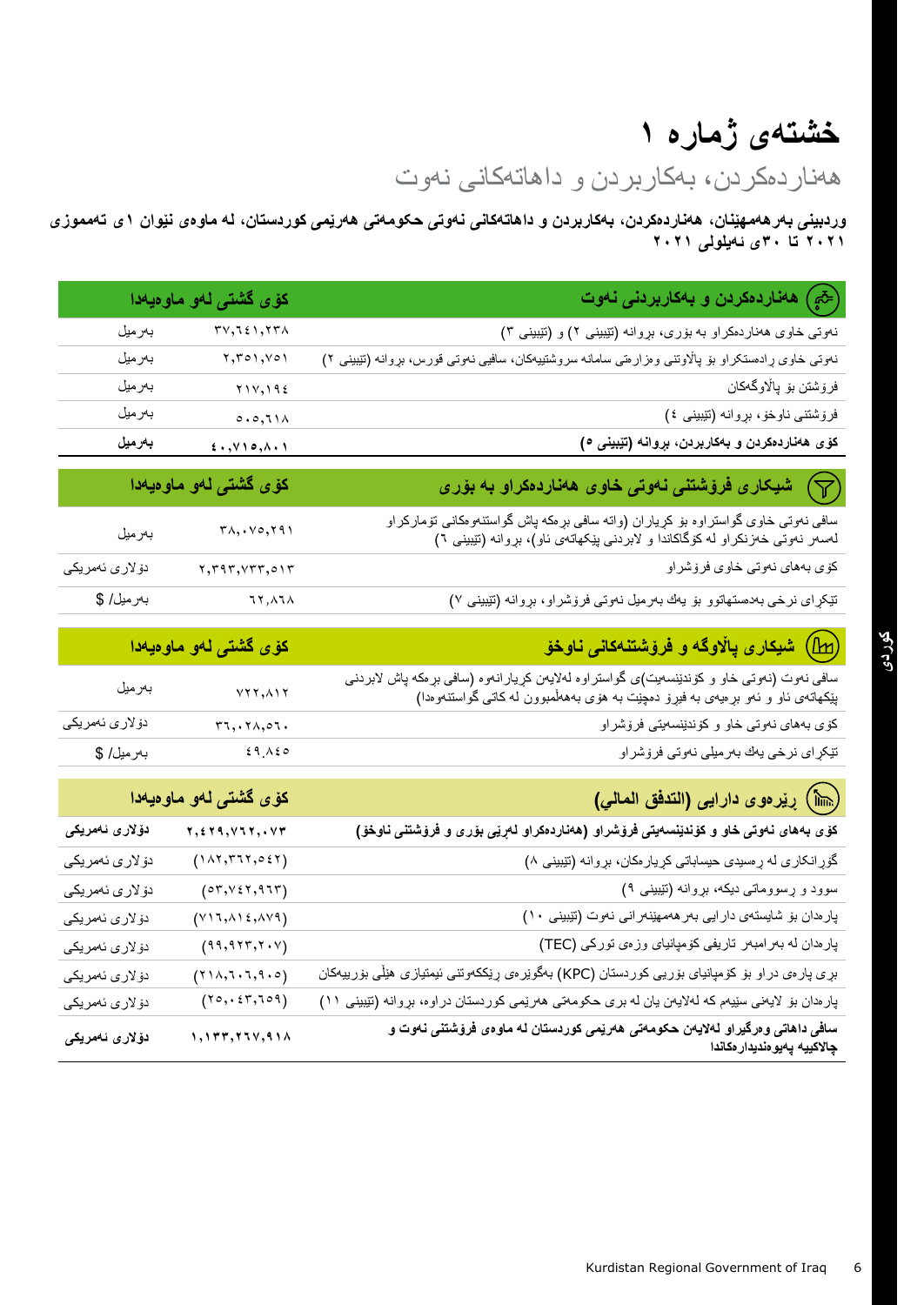### **تێبینییەكانی خشتەی ژمارە ۱**

هەناردەکردن، بەکاربردن و داهاتەكانى نەوت

**وردبینی بەرهەمهێنان، هەناردەکردن، بەکاربردن و داهاتەكانی نەوتی حکومەتی هەرێمی کوردستان، لە ماوەی نێوان ۱ى تەمموزی ٢٠٢۱ تا ۳٠ی ئەیلولی ٢٠٢۱**

#### **تێبینی :1**

هەموو ژمارەکانی خشتەی (۱) له ماوەی نێوان ۱ی تەمموزی ۲۰۲۱ تا ۳۰تی ئەیلول بولى بورغانی بەر هەمهپنان، هەناردەکردن، بەکاربردن و داهاتەکانی نەوت، لەسەر بنەمای ئەو تۆمارانەن كە لەلايەن خاوەن بەرژەوەندىيەكانەوە پێشكەش بە حكوموت بەردەما بۆرىی كى مەتقى ھەرتمى كوردستان بەكاردێت بۆ هەناردەكردنی نەوتی خاوی كۆمپانیای نەوتی باكوور )NOC )لەو ماوەیەدا. خشتەی )۱( ئەم نەوتەی لەخۆنەگرتووە.

#### **تێبینی :2**

نەوتی خاوی هەناردەكراو لەرنی بۆربیەوە لە ناویشیدا بړی ٧,٢١٥ بەرمیل لە نەوتی قورسی پالیوراو سەرەرای بەكاربردنی ناوخۆیی لە ماوەی دیاریكراودا.

| تيبيني ٢:                                             |                              |         |
|-------------------------------------------------------|------------------------------|---------|
| كۆي نەوتىي خاوى گواستراوه لەلايەن كړيارانەوه          | ۳۸,۱۵۱,۸۲۵                   | بەر مېل |
| زیادبوون (کەمبوونەوە) لەكۆگاكان لە تټرمينالْمى نەوتدا | $(0 \setminus ., 0 \land V)$ | بەر مېل |
| نەوتى خاوى ھەناردەكراو بە بۆرى                        | <u>۳۷, 721, 277</u>          | بەرمىل  |
|                                                       |                              |         |

#### **تێبینی :4**

فرۆشی ناوخۆیی ٢٣٢,٥٧٠ بەرمیلی نەوتی کۆندێنسێنت دەگرێتەوە کە لە کۆتى تواقىم بە قى تى تەرەپ بەشپک لەفرۇشىيەکانى ناوخۆ لەماوەی ئێستادا تۆماركراوە.

#### **تێبینی :5**

سەرجەم نەوتی هەناردەكراو و بەكاربراوی نەوتی بەر ھەمهێنراو دەردەخەن لەكرىك كەركەن كەردىستانەر مەبر پومدەبرێن، لەدوای رەچاوکردنی ئەمانەی خوارەوە: ١( گۆڕانکاری لە بڕی نەوتی هاوردەکراو لەڕێی بۆرییەکان لەو ماوەیەدا؛

٢) بەفیرۆچوو لە کاتی پرۆسەکان و جیاوازی لە قەبارەکان لە کاتی گواستنەوە لەرپی و تانکەردا روودەدەن بە ھۆی چاکەردنەو، غاندنەوەن ئامێرەکانی پێوانەکردن، بەهەڵمبوون لە کاتی گواستنەوەی کۆندەینسەیت بە تانکەر، ...تاد؛ و

٣) جیاوازی كات له نێوان داخلكراومكاني بۆرييەكان لەلايەن كۆمپانیای نەوتی رىمانكراوی نەوتی كۆمپانیای نەوتی باكوور لە وێستگەی هەناردەكردن.

#### **تێبینی:6**

کۆی گشتی هەناردەكراو لەڕێی بۆرییەوە بریتییە لە ٣8,۱5۱,8۲5 بەرمیل، لەكاتێكدا سافی بڕی هەناردەکراوی فرۆشراو لەڕێی بۆرییەوە بریتییە لە ٣8,۰٧5,۲٩۱ بەرمیل. هۆکاری جیاوازی نێوان كۆی گشتی هەناردەكردن و بڕی هەناردەکراوی فرۆشراو دەگەڕێتەوە بۆ البردنی خەوشەكان، وەك ئاو.

#### **تێبینی :7**

سافی ژمارەی بەرمیلى هەناردەکراو لەڕێی بۆرییەوە لەگەڵ تێكڕای نرخى یەك بەرمیلی نەوتی فرۆشراو مانگانە بەم شێوەیەی خوارەوە:

| چار ەكى سێيەمى ٢٠٢١    | ئەيلولى ۲۰۲۱              | فابی ۲۰۲۱             | تەمموزى ٢٠٢١          |
|------------------------|---------------------------|-----------------------|-----------------------|
| ۳۸٫۰۷٥٫۲۹۱ بەرمىل      | ۱۳,۸۷٤,٦٩۰ بەرمىل         | ۱۱٬۱٤۱٬۷۹۱ بەرمىل     | ۱۳٫۰۵۸٫۸۱۰ بەرمىل     |
| ۸٦۸. ۲۲ دۆلار / بەرمىل | ۲۲ ۱٤ ۲۰ دو لار / بهر میل | ۲۰.۰۹۰ دۆلار / بەرمېل | ۲۳ ۲۲۳ دۆلار / بەرمىل |
|                        |                           |                       |                       |

#### **تێبینی :8**

سافی گزرانكاریی له رـمسیدی حساباتی كریار مكان له ماوەی ئاماژ مپتروا به بوخویه بینی پوس ۱۸۲٫۳۲۲٫۰٤۲ دۆلاری ئەمریكی. له ئەنجامدا كۆی رـمسیدی قەرزاریی حكومەتی هەرټمی كوردستان لە بەرژەوەندیی كړیارەكان لەكقاشا كۇنان ٣,٧٤٨,٥٤٥,٥٨٦ دۆلاری ئەمریكی. بەشنڭ لەم رەسیدە بریتییە لە ئەو برە پارانەی پێشەكی به یۆرۆ دراون كه دەبێت به یۆرۆ بدرێنەو بە نرخی ئاڵوگۆردن باکتاوكردندا، بەمەش بری دانەوەی پارەی كۆتایی لەوانەیە جیاواز بێت لەگەڵ ردسیدی ماوەی ئیستای ئاماژمپێدراو لەم تێبینییه. داواكاری كړيارمكان كە چاوەړوانی پرەزامىنو سامانە سروشتییەكان دەكەن لەم رەسیدەدا شوێنی ناكرێتەوە. تەواوی قەرزداریی حکومەتی هەرټمی کوردستان لە بەرامبەر کریار مکان ئەو پارە زێنەکیه ناگرێتەوە کە برەپ ۱۱۰,۰۰۰,۰۰۰ پۆرۆپە وەک پارەی پێشەکی جارێکی دیکە پۆلێن کراوەتەوە کە تا ئێستا نەدراوە بە حکومەتی هەرێمی کوردستان.

#### **تێبینی :9**

سوود و ڕسووماتەكانی دیکە كە بەهاكەی 5٣,٧٤۲,٩6٣ دۆالری ئەمریكییە لەمانەی خوارەوە پێكدێت:

۱( ٤۰,۱۰٣,68٣ دۆالری ئەمریکی وەك ڕسووماتى سوود،

۲( ۱۲,۱٣٣,۰٤٧ دۆالری ئەمریکی وەک تێچووەکانی گواستنەوە لە کێڵگە بۆ بۆرییەکانی نەوت،

٣( ٧8٩,۲8٧ دۆالری ئەمریكی وەک تێچووەکانی تێست و کەشفی نەوتی خاو کە لەالیەن حکومەتی هەرێمی کوردستان پارەکەی دەدرێت،

٤( 5٤٩,856 دۆالری ئەمریكی وەک داوای قەرەبووی دواکەوتن لە بەرامبەر ماوەی پێشوەختی شەحنكردن کە لە ماوەی ئێستادا پەسەندکراوە؛ و

6) ۱۲۷,۰۹۰ دۆلاری ئەمریکی ومک داواکانی پەیوەندیدار به نەوتی خاوی بی مواسەفات له بەر امبەر ماوەی پێشوەختی شەحنكردن که له ماوەی ئێستادا پەسەندکراوە.

#### **تێبینی :1٠**

ئەو پارانەی دراونەتە بەر ھەمهێنەرانی نەوت ١٧٤,٢٠٧,٠٧٦ دۆلارى ئەمریکی نومومو وەک تەسویەکردنی بړه پارەی نەدراو لە سالانی پێشوودا پێشکەش کراوە.

#### **تێبینی:11**

خەرجییه گشتییەکان بۆ لایەنی سێیەم كە بەھاكەی ۲۰٫۰٤۳٫۲۰۹ دۆلاری ئەمریكییە لەمانەی خوار مو، پێكدێت:

۱) ۱5,۱۰5,۰٧6 دۆالری ئەمریكی بەرامبەر بەو سووتەمەنییەی بۆ وەزارەتی كارەبا كڕاوە،

۲) ٩,5٤5,٩5٧ دۆالری ئەمریكی بەرامبەر بە دانی ڕسووماتی پرۆسەی پااڵوتن؛ و

۳) ۳۹۲,۲۲٦ دۆلاری ئەمریکی بەرامبەر بە خزمەتگوزاریی یاسایی و کرێی پارێزەرایەتی بز خزمەتگوزاریی پێشکەشکراو بە حکومەتی هەرێمی كوردستان.

#### **تێبینی :12**

له کۆتایی چار مکی سنیهمی سالی ۲۰۲۱، رەسىدی حکومەتی هەریمی کوردستان به بړی ۲۹٤ ملیوّن دۆلاری ئەمریکی، و۳۱۰ ملیوّن یوروّ له حیسابیکی بانکی لـه لبنـان گلدراوەتەوە. تاکو ئێستا بانكەكان لە لبنان بەردەوامن لە سەپاندنی كۆتوبەند لەسەر جموجۆڵی دراوی بیانی بۆ دەرەوەی واڵت.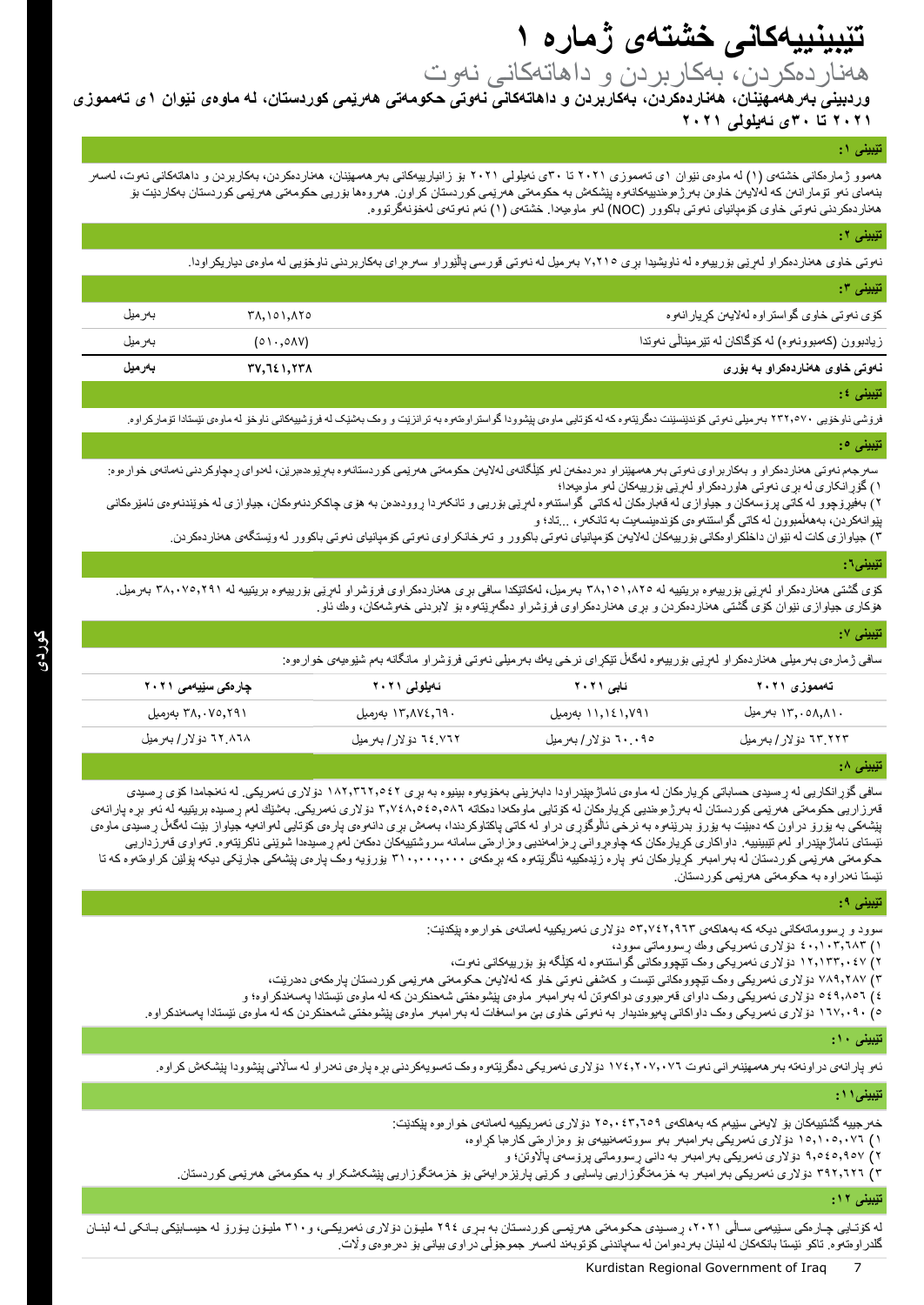#### **ARABIC TRANSLATION**

**الترجمة العربیة**

**مراجعة إلنتاج وصادرات واستهالك وإیرادات النفط لحكومة إقلیم كردستان في العراق خالل الفترة من 1 یونیو 2٠21 إلى 3٠ سبتمبر 2٠21**

- تم تعییننا من قبل المجلس اإلقلیمي لشؤون النفط والغاز في حكومة إقلیم كردستان لمراجعة إنتاج النفط وتصدیره واستهالكە وإیراداتە لعام ۱.۱ ،٢٠٢١ إضافة إلى السنوات السابقة ٢٠١٤ إلى .٢٠٢٠
- لقد استكملنا مراجعتنا لجدول تصدیر النفط واستهالكە وإیراداتە خالل الفترة من ١ **یونیو** ٢٠٢١ إلى ٣٠ **سبتمبر** ٢٠٢١ )"الربع الثالث من ۱.۲ ٢٠٢١"( المرفق تحت الجدول رقم ١ من هذا التقریر. قمنا في السابق بمراجعة ورفع تقریر عن جدول تصدیر النفط واستهالكە وإیراداتە خالل الفترة من ١ ینایر٢٠١٧ إلى ٣٠ **یونیو** .٢٠٢١
- شملت إجراءاتنا مراجعة سجالت التصدیر والمبیعات؛ وإجراء زیارات للموقع؛ واالستفسار عن منتجي النفط؛ ومراجعة سجالت قیاس اإلنتاج ۱.٣ واتخاذ إجراءات أخرى حسب الحاجة.
	- وفیما یلي ما توصلنا إلیە من نتائج: ۱.٤
	- تصدیر واستهالك النفط لم نجد أي بیان غیر صحیح في بیانات تصدیر واستهالك النفط خالل الفترة من ١ تموز ٢٠٢١ إلى ٣٠ ۱.٤.۱ أیلول .٢٠٢١
- مبیعات النفط لم نجد أي بیان غیر صحیح في بیانات مبیعات النفط وصافي المبلغ المستلم من قبل حكومة إقلیم كردستان خالل الفترة من ١ یولیو ٢٠٢١ إلى ٣٠ **سبتمبر** .٢٠٢١ ۱.٤.۲
	- یقتصر هذا التقریر على البیانات الواردة في الجدول رقم ١ وال یشمل أي معلومات إضافیة قد تكون صدرت أو نُشرت من قبل حكومة إقلیم ۱.5 كردستان.
- لقد استخدمنا أسلوب العينات وغيره من الأساليب بالقدر الذي وجدناه ضرورياً للتحقق من البيانات الواردة في الجدول رقم ١ . وقد اعتمدت المراجعة التي قمنا بها على المستندات التي تم تزویدنا بها من قبل كافة أصحاب المصلحة )منتجي النفط، محطات التكریر، تجار النفط، مشغل خط الأنابیب ووزارة الموارد الطبیعیة في حكومة إقلیم كردستان) وعلى دقة واكتمال ما سبق. ۱.6
- <sup>١,٧</sup> تم إعداد هذا التقرير كي يتم استخدامه من قبل المجلس الإقليمي لشؤون النفط والغاز . لا تتحمل ديلويت أي مسؤولية أو التزام تجاه أي طرف ثالث عن اآلراء الواردة في هذا التقریر أو عن أي أخطاء أو تجاوزات تخص المعلومات الواردة في هذا التقریر. ال یحق ألي طرف ثالث غیر المجلس الإقلیمی لشؤون الّنفط والغاز الاعتماد علّمی هذا التقریر لأي غرض مهما كان.
	- ١٠٨ تم إصدار هذا التقرير والجدول رقم ١ باللغتين العربية والكردية أيضاً، وفي حال وجود أي اختلافات ببين هذه المستندات، ستسود النسخة الصادرة باللغة اإلنجلیزیة.

وتفضلوا بقبول فائق االحترام والتقدیر،

نیل هارجریفز ديلويت للخدمات المهنية (مركز دبي المالي العالمي) المحدودة

روبرت أوهانلون دیلویت آند توش، (الشرق الأوسط)

١٧ مارس ٢٠٢٢ المجلس اإلقلیمي لشؤون النفط والغاز حكومة إقلیم كردستان في العراق إقلیم كردستان، العراق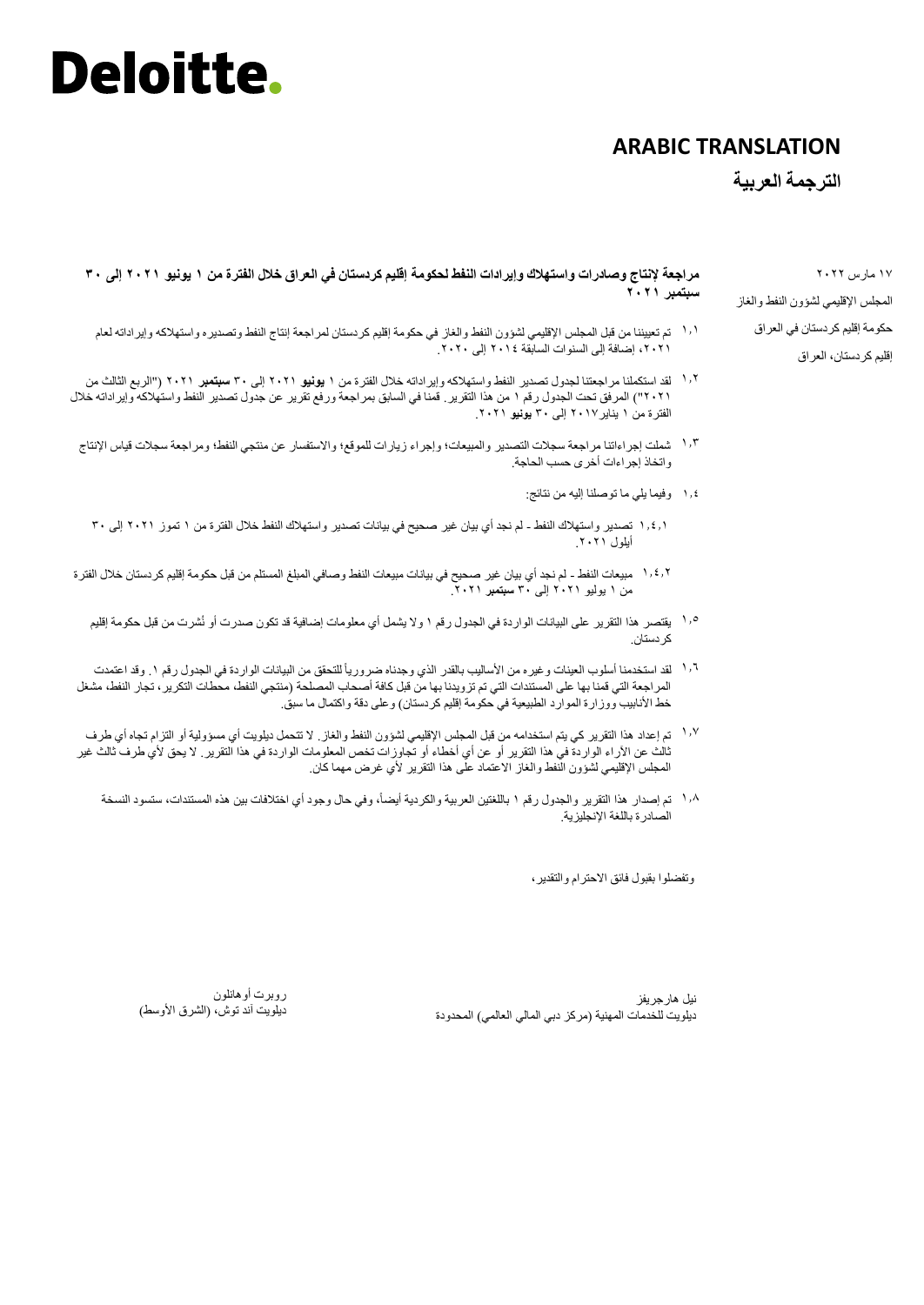## إنتاج وصادرات واستهالك وإیرادات النفط الجدول رقم ١ **1 یولیو 2٠21 – 3٠ سبتمبر 2٠21**

| 3<br>صادرات واستهلاك النفط                                                                                           | إجمالي الفترة                                           |                          |
|----------------------------------------------------------------------------------------------------------------------|---------------------------------------------------------|--------------------------|
| صادرات النفط الخام عبر الأنابيب (الملاحظة ٢ والملاحظة ٣)                                                             | $TV, I \in I, Y \cap A$                                 | برميل                    |
| النفط الخام الذي تم تسليمه ليتم تكريره من قبل وزارة الموارد الطبيعية ، صافي HFO (الملاحظة ٢)                         | Y,Y01,Y01                                               | برميل                    |
| المبيعات إلى محطات التكرير                                                                                           | Y1V,192                                                 | برميل                    |
| المبيعات المحلية (الملاحظة ٤ )                                                                                       | 0.0,711                                                 | برميل                    |
| إجمالي الصادرات والاستهلاك (الملاحظة ٥)                                                                              | $\xi \cdot y \wedge o, \Lambda \cdot \Lambda$           | برميل                    |
| تحليل مبيعات الصادرات عبر الأنابيب<br>$\mathbb {Y}$                                                                  | إجمالي الفترة                                           |                          |
| صافي النفط المنقول من قبل المشترين (صافي الكمية بعد حركة المخزون و إزالة  المحتوى المائي) (الملاحظة ٦)               | $\Upsilon\Lambda, \cdots$                               | برميل                    |
| إجمالي القيمة المحققة من النفط الخام المباع                                                                          | $Y, Y$ 9 $Y, VYY, o YY$                                 | دولار أمريكي             |
| معدل سعر البرميل الواحد المحقق للنفط المباع (الملاحظة ٧)                                                             | 1۲,۸٦۸                                                  | دولار/للبرميل            |
| (WJ)<br>تحليل محطة التكرير والمبيعات المحلية                                                                         | إ <mark>ج</mark> مالي الفترة                            |                          |
| صافي النفط (الخام والمكثف) المنقول من المشترين (صافي الكمية بعد إزالة المحتوى المائي وخسارات التبخر عند النقل)       | $VYY, \Lambda Y$                                        | برميل                    |
| مجموع قيمة النفط الخام والمكثفات المباع                                                                              | Y7, . YA, 07.                                           | دولار أمريكي             |
| معدل سعر البرميل المحقق من النفط المباع                                                                              | 29,120                                                  | دولار أمريكي/<br>للبرميل |
| التدفقات المالية<br>$\binom{1}{\text{min}}$                                                                          | إجمالى الفترة                                           |                          |
| إجمالي القيمة المحققة من النفط الخام ومكثفات الغاز الطبيعي المباع (الصادرات المنقولة عبر الأنابيب والمبيعات المحلية) | Y, EY9, V1Y, VY                                         | دولار أمريكي             |
| صافي التغيير في أرصدة حسابات المشترين (الملاحظة ٨)                                                                   | (11, 17, 17, 021)                                       | دولار أمريكي             |
| الفائدة والرسوم الأخرى (الملاحظة ٩)                                                                                  | (07, V27, 977)                                          | دولار أمريكي             |
| دفعات لمنتجي النفط (الملاحظة ١٠)                                                                                     | (V17, A12, A19)                                         | دولار أمريكي             |
| دفعات التعرفة لشركة الطاقة التركية (TEC)                                                                             | (99, 917, 7.7)                                          | دولار أمريكي             |
| دفعات مقدمة إلى شركة أنابيب كردستان (KPC) بموجب اتفاقية الامتياز الخاصة بأنابيب النفط                                | $(Y \setminus A, \top \cdot \top, \mathcal{A} \cdot o)$ | دولار أمريكي             |

دفعات مقدمة إلى أطراف أخرى بواسطة أو بالنیابة عن حكومة إقلیم كردستان )المالحظة ١١( )٢٥٬٠٤٣٬٦٥٩( دوالر أمریكي

**صافي الرصید النقدي المستلم عن المبیعات واألنشطة المرتبطة بها من قبل حكومة إقلیم كردستان ١٬١٣٣٬٢٦٧٬9١٨ دوالر أمریكي**

Kurdistan Regional Government of Iraq 9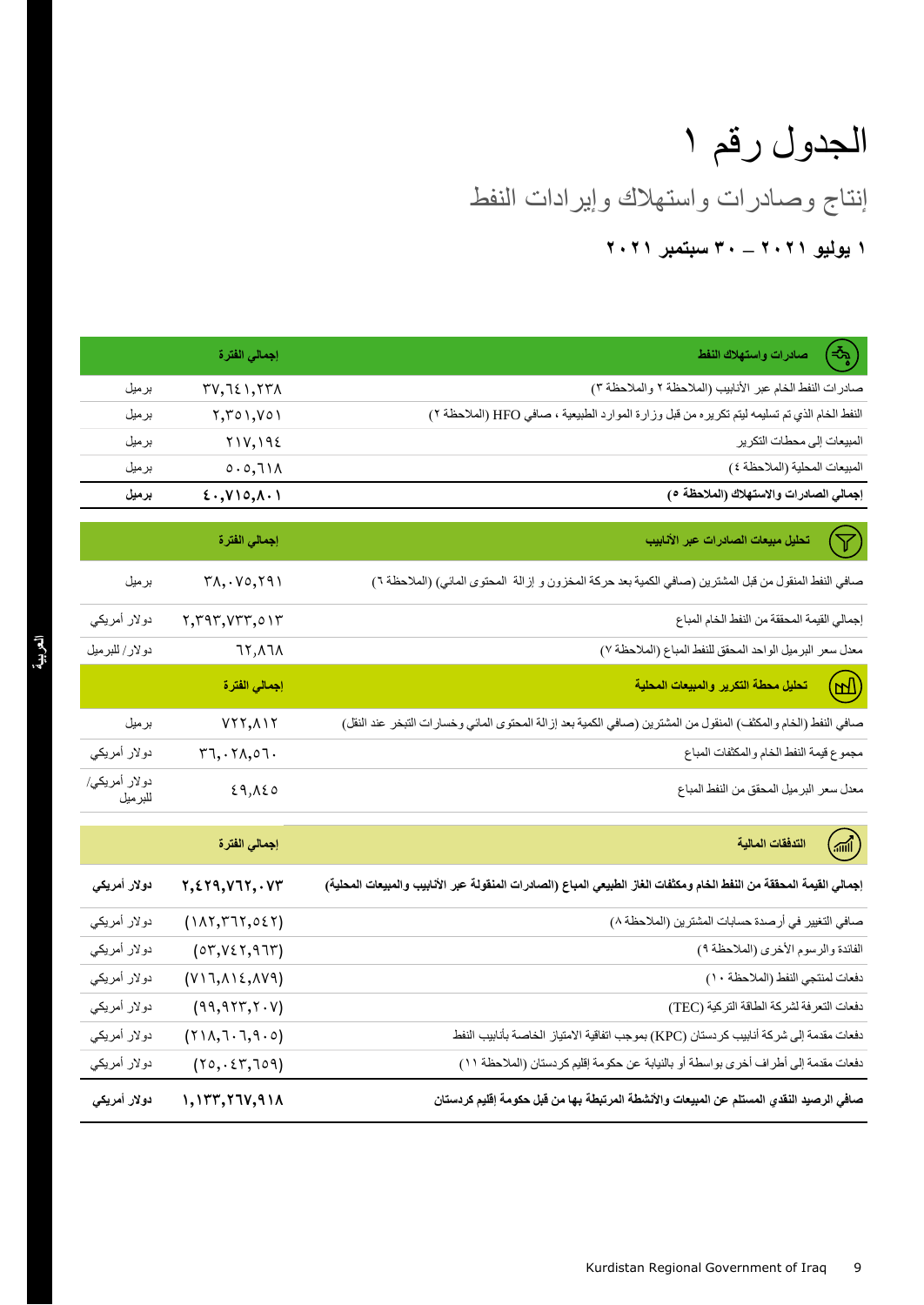## مالحظات الجدول رقم ١

إنتاج وصادرات واستهالك وإیرادات النفط

#### **1 یولیو 2٠21 – 3٠ سبتمبر 2٠21**

#### **مالحظة :1**

جمیع الأرقام الواردة في الجدول رقم ١ خلال الفترة من ١ یولیو ١٠ و ٣٠ متبر سبتمبر بانتاج وسادرات واستهلاك وإیرادات النفط مبنیة على السجلات المقدمة من قبل أصحاب المصلحة إلى حكومة إقليم كردستان. تم أيضا استخدام خط الأنابيب لحكوم إقليم كردستان لتصال لتصل فلاست لمحل الفترة. لم يتم شمل هذا النفط الشمال خلال الفترة. لم يتم شمل هذا النفط في الجدول رقم .١

#### **مالحظة :2**

یشمل تصدیر النفط الخام باألنابیب ٧٬٢١٥ برمیل من فائض نفط الوقود الثقیل المكرر إلى االستهالك الداخلي خالل هذه الفترة.

| إجمالي النفط الخام المنقول من قبل المشترين | ۳۸٬۱۵۱٬۸۲۵                 | برميل |
|--------------------------------------------|----------------------------|-------|
| الزيادة (النقصان) في التخزين في محطة النفط | $(0 \setminus .0 \land V)$ | برميل |
| صادرات النفط الخام عبر الأنابيب            | ۳۷,7٤۱,۲۳۸                 | برميل |

#### **مالحظة :4**

تشمل المبیعات المحلیة ٢٣٢,٥٧٠ برمیلا مركزاً تم حملها ونقلها في نهایة الفترة السابقة وهي مقیدة كجزء من المبیعات المحلیة في الفترة الحالیة.

#### ملا**حظة 0**:

يمثل إجمالي صادرات واستهلاك النفط ما يتم إنتاجه من الحقول المُشغلة من قبل حكومة إقليم كردستان بعد أخذ ما يأتي بالاعتبار : ١) تغیّر كمیة النفط المصدر عبر الأنابیب أثناء الفتر ة؛

- ٢) الخسائر التشغيلية ومقدار الفروقات الناتجة عن النقل عبر الأنابيب وعبر الشاحنات نتيجة لعمليات النحتات الناتجة عن معايرة أجهزة القياس، التبخر أثناء نقل المكثفات، إلخ.؛ و
	- ٣) اختالفات التوقیت بین الضخ عبر األنابیب من شركة نفط الشمال وكمیة النفط المخصصة لشركة نفط الشمال في محطة التصدیر.

#### **مالحظة :6**

بلغ اجمالي صادر ات النفط الخام عبر الأنابيب ٣٨٬١٥١٫٨٢٥ برميلاً، بينما بلغ صافي مبيعات الصادر ات عبر الأنابيب ٣٨٬٠٧٥٬٢٩١ برميلاً. والفرق ما بين إجمالي وصافي الصادرات عبر األنابیب هو نتیجة إلزالة الملوثات مثل الماء.

#### **مالحظة :7 العربیة**

بلغ صافي صادرات النفط عبر األنابیب ومعدل سعر البرمیل الواحد المحقق للنفط المباع في الشهر ما یأتي:

| الربع الثالث ٢٠٢١     | آیلول ۲۰۲۱           | آب ۲۰۲۱              | تموز ۲۰۲۱             |
|-----------------------|----------------------|----------------------|-----------------------|
| ۳۸٫۰۷٥٫۲۹۱ برمیل      | ۱۳٫۸۷٤,٦٩۰ برمیل     | ۱۱٫۱٤۱٫۷۹۱ برمیل     | ۱۳٫۰۵۸,۸۱۰ بر میل     |
| ٦٢,٨٦٨ دولار/ للبرميل | ٦٤,٧٦٢ دولار/للبرميل | ٦٠,٠٩٥ دولار/للبرميل | ٦٣,٢٢٣ دولار/ للبرميل |
|                       |                      |                      | <b>ALCOHOL: NA</b>    |

#### **مالحظة :8**

حقق صافي التغيير في أرصدة حساب المشتري خلال الفترة انخفاضاً بقيمة ١٨٢٫٣٦٢٫٥٤٢ دولار أمريكي. وبلغ رصيد إجمالي الناتج المستحق الدفع من حكومة إقليم كردستان للمشترين في نهاية الفترة مبلغا وقدر ٣٫٧٤٨٫٥٤٥٫٥٨٦ دولار أمريكي. ويتضمن جزء من هذا الرصيد مبالغ مدفوعة مسبقأ باليورو وسيتم سدادها باليورو بحسب سعر الصرف السائد في وقت السداد، وعليه في قيمة المبلغ النهائي قد تختلف عن رصيد الفترة الملالول في هذه المدلليات المطالبات من المشترين والتي لا تزال قيد موافقة وزارة الموارد الطبيعية غیر مشمولة ضمن هذا الرصید. لا یشمل الرصید الإجمالي المستحق من حكومة إقلیم كردستان للمشترین مبلغین بورو الید المشترین به دانشمیها كمدفوعات نفطیة مسبقا في فترة سابقة، إال أنە لم یتم اإلفراج عنها بعد إلى حكومة إقلیم كردستان.

#### **مالحظة :9**

تتألف الفوائد والرسوم األخرى البالغة ٥٣٬٧٤٢٬٩٦٣ دوالر أمریكي مما یلي:

- ١) دولار أمريكي رسوم فائدة؛<br>...
- يك ٢) ١٢٬١٣٣٬٠٤٧ لتكاليف المواصالت من حقل إىل خط األنابيب؛ دوالر أمري
- ٣) ٧٨٩,٢٨٧ دولار أمريكي لتكاليف فحصٍ ومعاينة النفط الخام مسددة من قبل حكومة إقليم كردستان؛ : ֧֦֧֦֧֦֧֦֧֦֧֦֧֦֧֦֧֦֧֚֬֜֜֓֓֡֜֜֜֜֜֞֓֡֬
- ٤) ٥٤٩٫٨٥٦ دولار أمريكي لمطالبات التأخر في السداد الخاصة بشحنات الفترة السابقة الموافق عليها في الفترة الحالية؛ و ي ي ֦֧֦֧֦֧<u>֓</u>
- ٥) ١٦٧,٠٩٠ دولار أمريكي لمطالبات خارج المواصفات الخاصة بشحنات الفترة السابقة التي تم الموافقة عليها في الفترة الحالية. ي ي

#### **مالحظة :1٠**

الدفعات المسددة لمنتجي النفط تتضمن ١٧٤,٢٠٧,٠٧٦ دوالر أمریكي المقدم لتسویة مبالغ غیر مدفوعة في السنوات السابقة.

#### **المالحظة :11**

دفعات لأطراف أخرى بقيمة ٢٥٫٠٤٣٫٦٥٩ دولار أمريكي تتألف مما يلي:

- ا) مستقرر التابع التي تم تشرون الذي تم شراؤه لوزارة الكهرباء؛
	- ٢) ٩,٥٤٥,٩٥٧ دولار أمريكي لسداد رسوم مصفاة التكرير؛ و
- ٣) ٣٩٢,٦٢٦ دولار أمريكي للخدمات المهنية والقانونية المقدمة إلى حكومة إقليم كردستان.

#### **مالحظة :12**

في نهاية الربع الثالث من عام ٢٠٢١، لا يزال مبلغ ٢٩٤ مليون ولي رسم 11 مليون يورو من إيرادات النفط لحكومة إقليم كردستان محفوظاً في حسابات مصرفية في لبنان. ولا زالت المصارف في لبنان تقید حركة العمالت األجنبیة إلى خارج البالد.